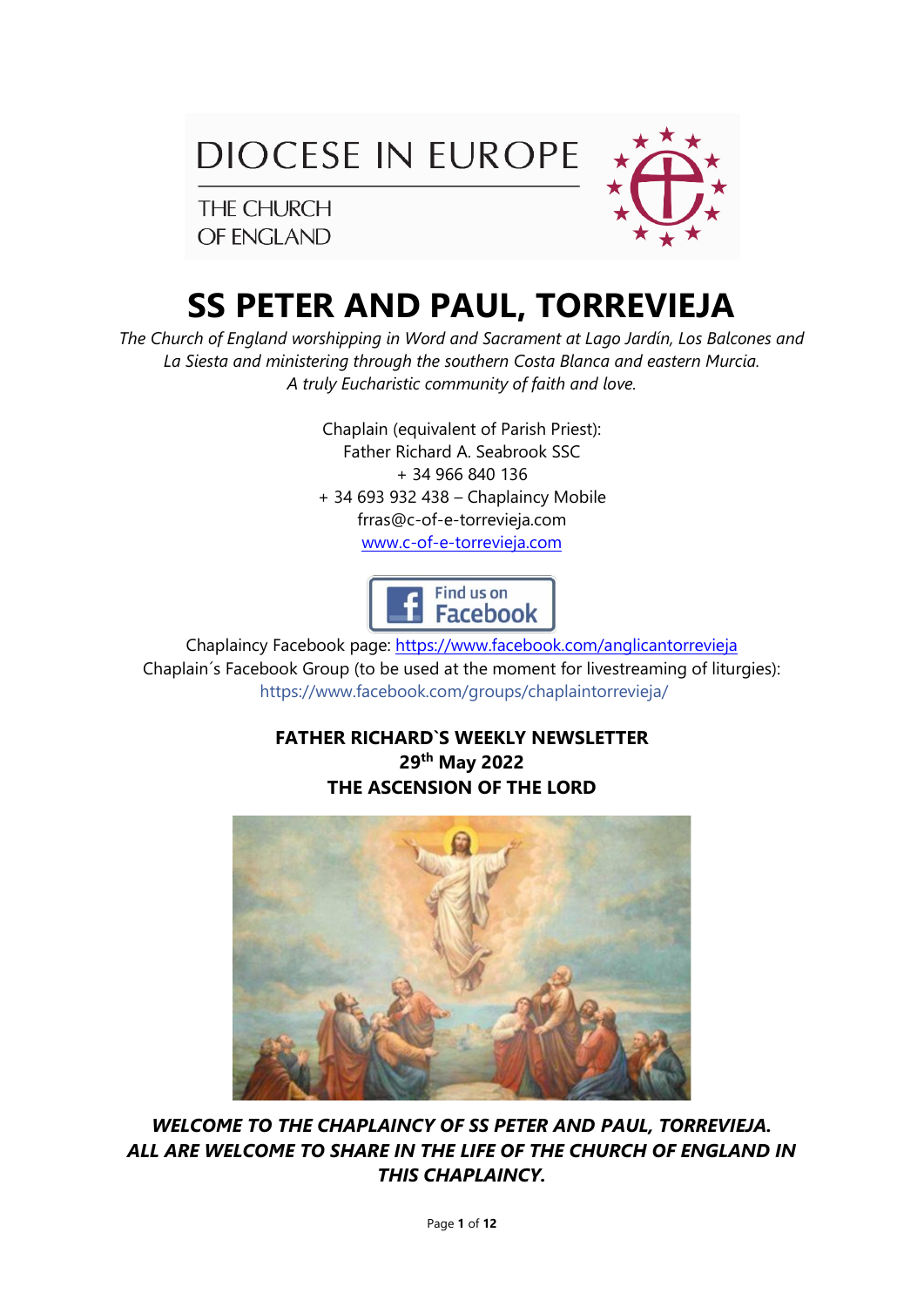#### **Home Communions**

Father Richard will take Holy Communion to people at home according to their circumstances. This is a privilege and enables for prayer in the home at difficult times and for the communicant to receive Holy Communion at home. Please never hesitate to contact me if you would like Holy Communion at home if you are unable to come to church because of sickness or being housebound. Obviously Covid circumstances are taken into consideration.

Here are some guidelines to assist you:

- 1. If you can, please arrange a surface with a white cloth upon which I can place the Blessed Sacrament. If this is difficult please do not worry too much but it is appreciated.
- 2. The Priest will not enter into general conversation until after the celebration which lasts about ten minutes. Then he would appreciate a cup of tea and chat with you but if your circumstances don´t allow, please do not worry.
- 3. Please consider giving a donation to the Church for the Priest´s ministry. He will have had to drive to you and it also enables you to give your weekly collection to support the priestly ministry in the parish / chaplaincy. This means there can be a Priest available for you and for others with a priestly presence in the parish / chaplaincy. It is a long-established custom – if you can – to make an offering to the Church in thankfulness for the ministry of the Church.
- 4. You don´t have to tidy up before the priest arrives! Just prepare spiritually for an encounter with Christ in the Eucharist by being prayerful before his arrival.

#### **Father Richard writes:**

Dear friends

I´ll be reporting on this Bingo night in church on Sunday – I know we will have had an enjoyable evening and thank for your support. If you are reading this before Wednesday and would still like to come please contact Liz Shouksmith to see if there are tickets left.

The Jubilee Street party outside La Siesta is next Thursday at 1500. We will have some prayers before we begin as we give God thanks for Her Majesty during her Platinum Jubilee year. Contact Sue Maude if you would like to come. Sue is also co-ordinating the donations of food. There is no charge for this social event.

On June 17<sup>th</sup> we welcome Choir Lyrical back to La Siesta. The details of the concert can be found later in this sheet. *Please support if you can and please see tickets to others. We need to fill the church as this is an important fund-raising event for the Chaplaincy.* It also gives us an opportunity to connect with people from the wider community so please do your best to promote the concern. Tickets are available from Sue Maude.

I would like to express my thanks to those who have increase their giving to the Chaplaincy recently. It really helps us and encourages us in our ministry. Thank you. Remember we receive no funds from anywhere else other than that which is given or raised in the Chaplaincy and from the occasional offices. God is so generous to us with his blessings.

Your priest and friend, Father Richard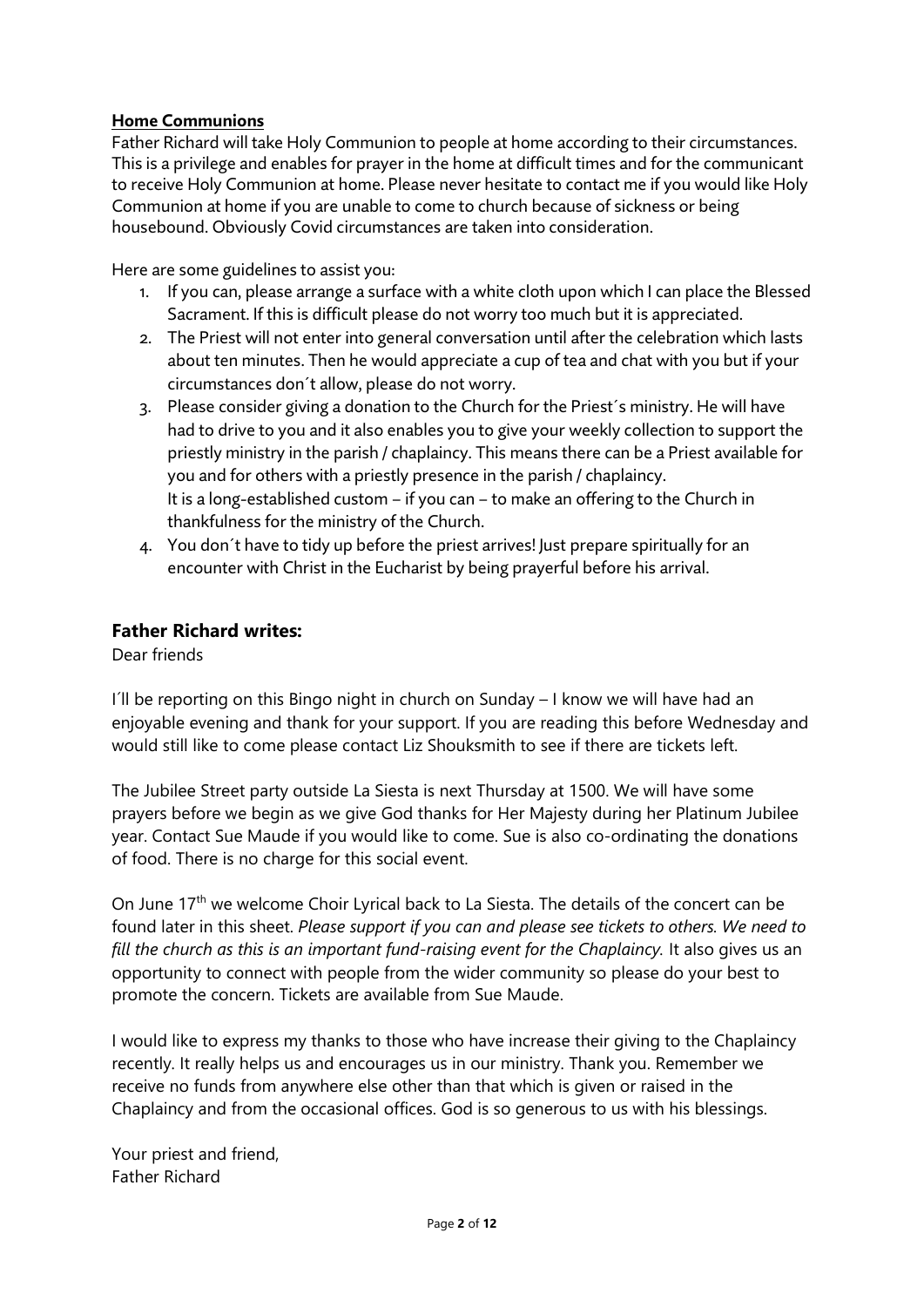**FINANCIAL GIVING TO THE CHAPLAINCY** There are various ways of giving financially to the Chaplaincy for the work of the Church: 1. You can give in the plate each week. 2. You can join our envelope scheme to give a regular amount on a weekly basis – and set aside money for those weeks when you cannot be here. **3. You are encouraged to set up a standing order to the Chaplaincy – this helps us budget more effectively.** If you are a UK tax payer you can gift aid your giving. If you are a Spanish tax payer you can have a tax offset by notifying your accountant when arranging your yearly tax along with the Spanish bank account number who will then arrange a claim and the money will be donated back to the Chaplaincy. One off donations would be gratefully received to assist us at this difficult time. Thank you for your help. For more information contact Father Richard, the Churchwardens, or your Congregational Warden.

The Chaplaincy relies on generous and sacrificial giving in response to a generous God who sacrificed his Son for us all on the cross.

**Spanish Bank details.** Banco Sabadell. IBAN number ES65 0081 2061 7900 0106 0414 BSAB ESBB / Capellania Anglicana de Torrevieja

**UK Bank details.** Barclays Bank PLC Account name: Diocese in Europe Fund

Account number: 40317039 Sort code: 20-06-13. Address : Tufton Street,London Please state TORREVIEJA as the reference so the money is correctly applied. The IBAN number is: GB16 BUKB 2006 1340 31 70 39.

God bless you all for your support. Peter and Jennifer (Churchwardens)



#### Sue´s Homemade Lemon Curd and Jill´s Homemade Marmalade

Sue Brassington is now selling homemade lemon curd after each service. Please see her if you would like to buy / order some. Thank you, Sue! Jill Dorsett is receiving orders for homemade marmalade. Thank you, Jill!

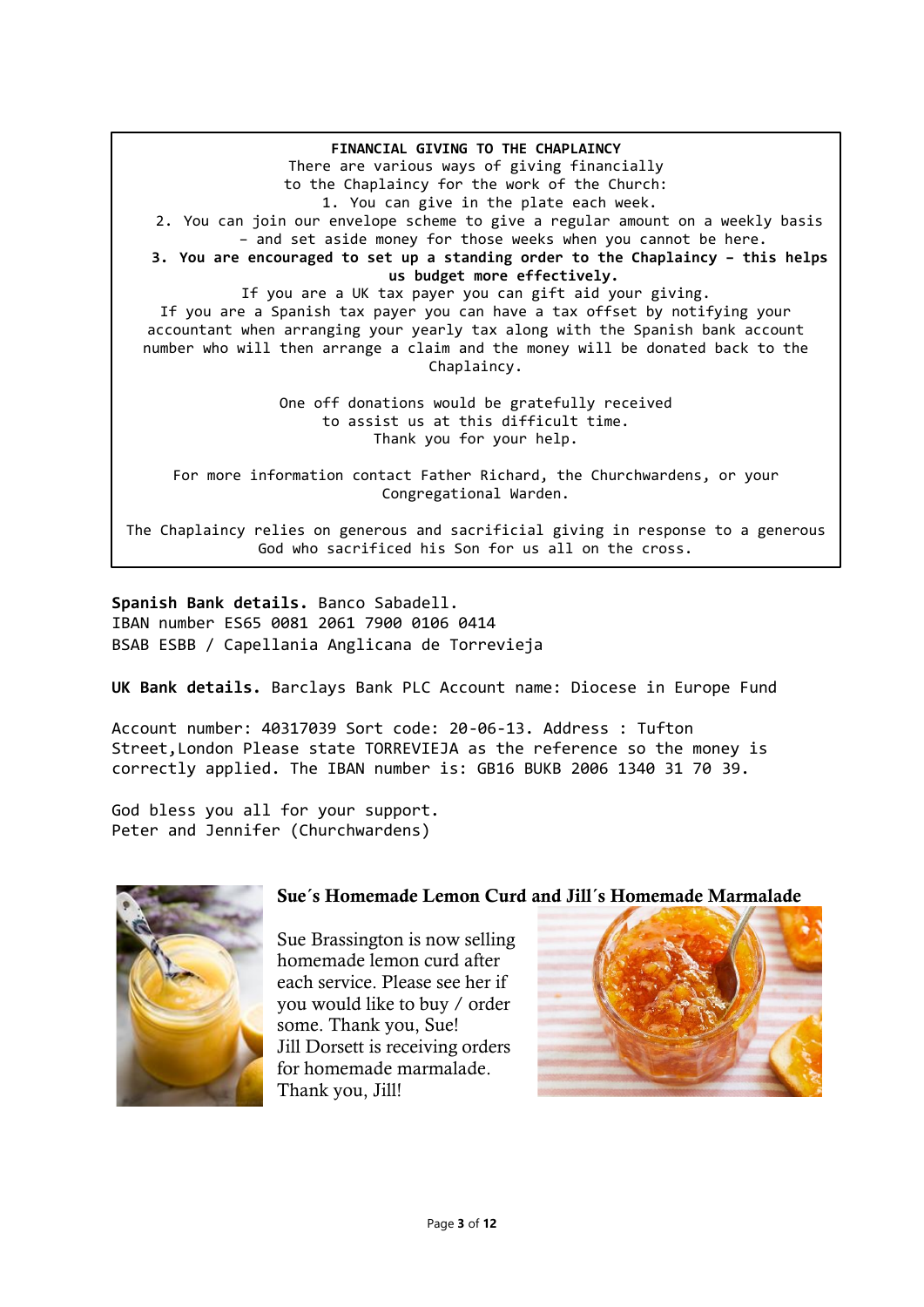#### **DATES AHEAD:**

# PLATINUM JUBILEE STREET PARTY outside La Siesta

## Thursday 2nd June at 3 p.m.

Celebrating the Platinum Jubilee of Her Majesty the Queen, a social gathering in her honour. Please bring food to share. No charge.



Contact Sue Maude wardenlasiesta@gmail.com for more information and to co-ordinate the food. Let´s make it a really happy afternoon to celebrate the Queen´s 70 years on the throne. Music from the era! All are welcome. Bring your friends.

FRIDAY 17TH JUNE at 7.30 p.m. LA SIESTA CHURCH A MUSICAL EVENING WITH LYRICAL

A Costa Blanca favourite, Choir Lyrical have offered to



come and sing at a concert for us once again. We thank them. Tickets are **10 euros** and can be obtained from Sue Maude: [wardenlasiesta@gmail.com](mailto:wardenlasiesta@gmail.com) Please advertise this as widely as you can and sell tickets to family and friends. We need to sell all the tickets to make it a successful evening. This is a fundraiser for the Chaplaincy. Includes refreshments outside at the end.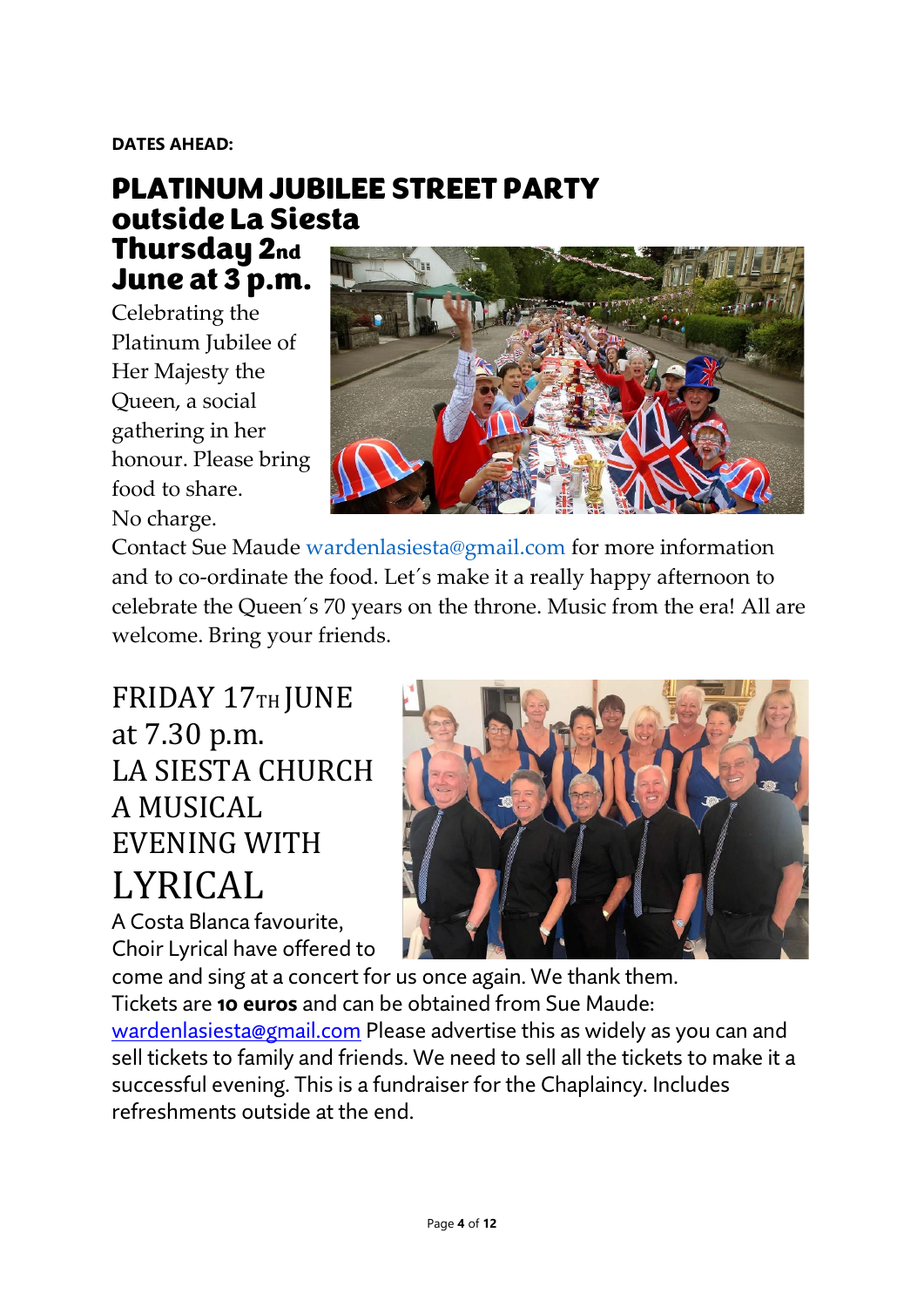# DIOCESE IN EUROPE

THE CHURCH OF ENGLAND



### **Church of England Chaplaincy of SS Peter and Paul, Torrevieja**

We are a Covid 19 secure Chaplaincy. Please bear in mind your own self-care, your level of vulnerability and your age according to the risks involved. If you have COVID-19 symptoms please stay at home.

The rules in Spain have changed. You no longer have to wear a mask in church (though if you chose to that is perfectly acceptable to protect yourself and protect others).

Hand sanitizer will still be available as you enter the church.

*You are encouraged still to use this to protect yourself and others.* Holy Communion will still be administered in one kind for the time being until we see the effects of the new dispensation in Spain regarding infection.

You will be able to line up for Holy Communion instead of coming up individually.

Holy Communion will once again be offered with the words "The Body of Christ" to which you say **Amen** *before* consuming the Sacred Host.

Holy Communion (in one kind still for the time being) will continue to be offered in front of the altar as we have been doing since the Pandemic.

Regarding the sharing of the Sign of Peace, we will remain with the status quo for the time being until we see what happens with infection rates.

#### **THE PANDEMIC AND THE MONTHS AHEAD**

- 1. Lago Jardín Church will remain closed until further notice. *In due course the Chaplaincy Council will decide the way forward. However, as the Church is being used to store so much stuff from Los Balcones we will need to wait.*
- 2. There is to be a building project to renovate the church but **Los Balcones church is now closed for the foreseeable future. It will re-open but it is impossible to say when. All services for the Chaplaincy will be held at La Siesta.**
- 3. La Siesta these services will be for the whole Chaplaincy so please make every effort to be there and support the liturgical life of the Chaplaincy.

| Saturday 28 <sup>th</sup> May              | 1700                              |  |  |  |
|--------------------------------------------|-----------------------------------|--|--|--|
|                                            |                                   |  |  |  |
| Sunday 5 <sup>th</sup> June                | 1130                              |  |  |  |
| Saturday 11 <sup>th</sup> June             | 1800 - Please note change in time |  |  |  |
| Sunday 19 <sup>th</sup> June               | 1130                              |  |  |  |
| Saturday 25 <sup>th</sup> June             | 1800 - Please note change in time |  |  |  |
| Wednesday 29 <sup>th</sup> June            | 1130 - PATRONAL FESTIVAL          |  |  |  |
| Sunday 3rd July                            | 1130                              |  |  |  |
| Saturday 9 <sup>th</sup> July              | 1700                              |  |  |  |
| Sunday 17 <sup>th</sup> July               | 1130                              |  |  |  |
| Saturday 23rd July                         | 1700                              |  |  |  |
| Please note the changes of time to 1800 on |                                   |  |  |  |

**Saturday 11th June and Saturday 25th June.**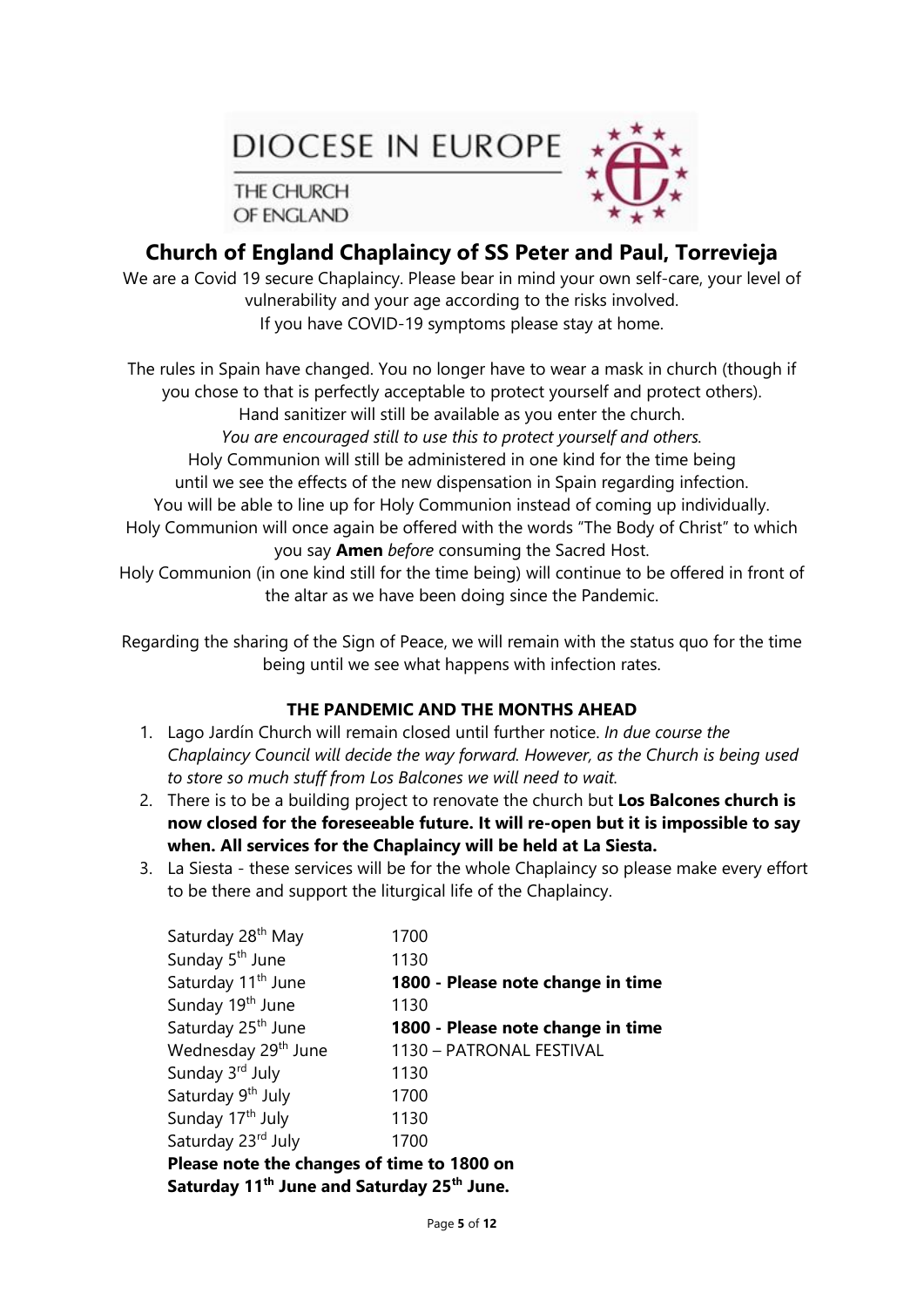The live-streamed liturgies continue:

- 1. Go to [https://www.facebook.com/groups/chaplaintorrevieja](https://www.facebook.com/groups/chaplaintorrevieja/) and ask to join the group.
- 2. You will be asked three questions. Please complete them and agree to the rules of the group.
- 3. When the livestream starts it will appear on your device in the Facebook stream. The stream will start a few minutes before the broadcast so you can get settled in. You can only see this when I start the livestream.

#### **WORSHIP FOR THE WEEK AHEAD:**

| Saturday 28 <sup>th</sup> May  | 1700         | Holy Eucharist                                   | La Siesta / Live-streamed                  |
|--------------------------------|--------------|--------------------------------------------------|--------------------------------------------|
| Sunday 29 <sup>th</sup> May    | 1100<br>1800 | Holy Eucharist<br><b>Evening Prayer</b>          | Live-streamed<br>Live-streamed             |
| Monday 30 <sup>th</sup> May    | 1800         | <b>Evening Prayer</b>                            | Live-streamed                              |
| Tuesday 31 <sup>st</sup> May   | 0930<br>1800 | Holy Eucharist<br>Evening Prayer and Holy Rosary | Live-streamed<br>Live-streamed             |
| Wednesday 1 <sup>st</sup> June | 1800         | Evening Prayer                                   | Live-streamed                              |
| Thursday 2 <sup>nd</sup> June  | 0930         | Holy Eucharist<br>No Evening Prayer.             | Live-streamed                              |
| Friday 3 <sup>rd</sup> June    |              | No live-streaming.                               |                                            |
| Saturday 4 <sup>th</sup> June  | 1700         | <b>Evening Prayer</b>                            | Live-streamed                              |
| Sunday 5 <sup>th</sup> June    | 1130<br>1800 | Holy Eucharist<br><b>Evening Prayer</b>          | La Siesta / Live-streamed<br>Live-streamed |

#### **Please note the changes of time to 1800 on Saturday 11th June and Saturday 25th June.**



#### **The Blessed Sacrament Lamp at Lago Jardín**

Because Lago Jardín is not going to be used for the foreseeable future (until social distancing rules change) the Blessed Sacrament has been removed from Lago Jardín to be kept safely at the Chaplaincy House.

If you would like a Mass intention, please contact Father Richard.

#### **Father Richard´s Prayer List for May 2022:** *Please pray for the sick and those in particular need at this time:* Allan Harris, David, Theo, Patricia Gilbert, Marie Creighton, Jennifer Moody,

Page **6** of **12**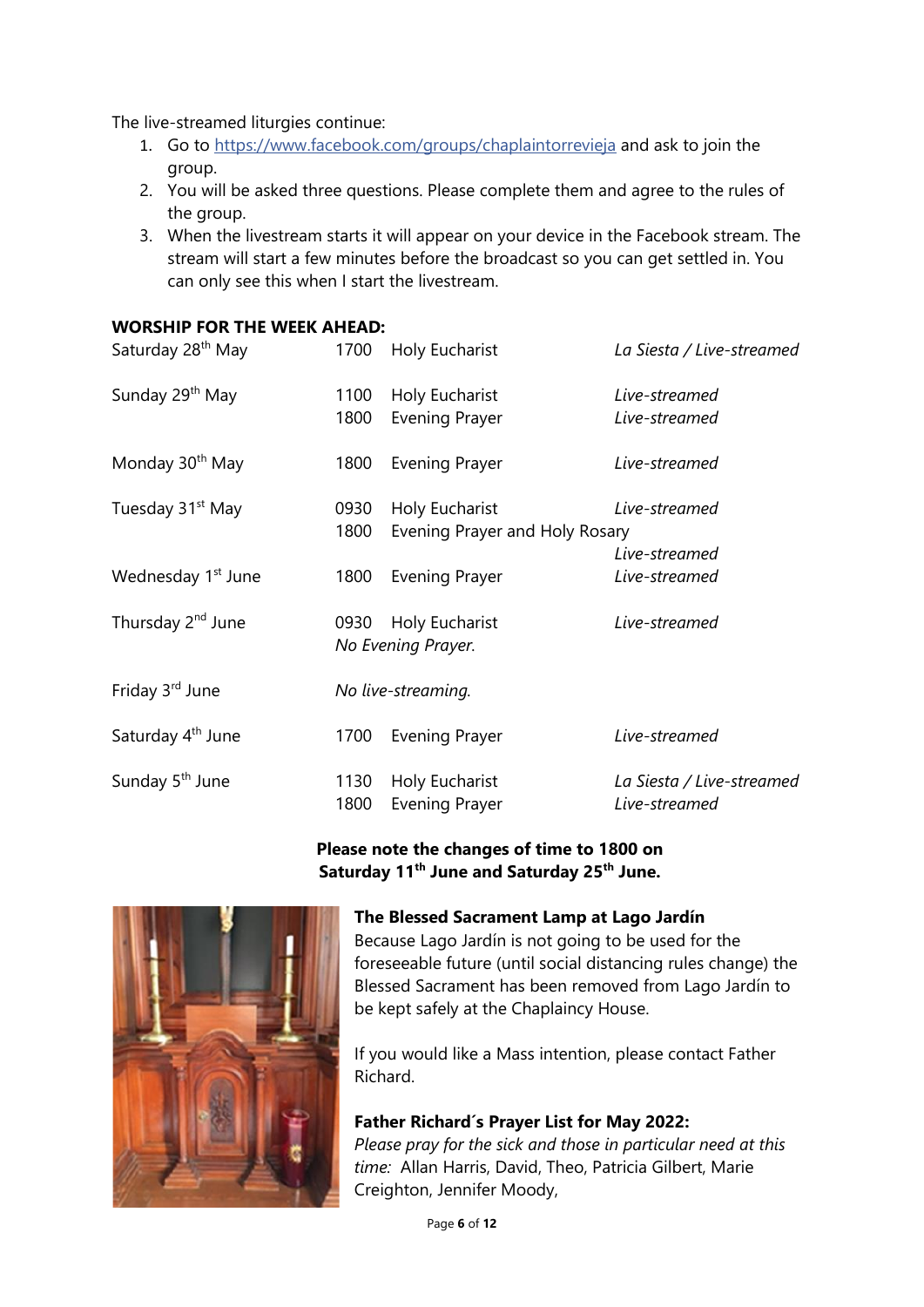Faras, Justin Clarke, Peter John, Mo and Bryan Bailey, Bernice, Luke Thompson, Gwen Simmons, Kathryn Moore, Isaac Jalal, Father Terence, John Mileham, Samantha Shaw, Alex, Gerry Hopkins, Father Helge, Solveig Petterson, Eileen Catlin.

#### **Please pray for the recently departed:**

Geoff Critchley RIP *Those killed as a result of the conflict in Ukraine.* + Rest eternal grant unto them, O Lord, and let light perpetual shine upon them.

#### **Please advise Father Richard if there are any corrections to the above list.**

*If you wish a name to be added to the list of the sick you need to email Father Richard or write to him giving permission for yourself or ensure permission has been granted by someone else for their name to appear on this list. (GDPR regulations).* 

*Please pray for the Anglican Church in Perú, for Bishop Jorge Aguilar, and the Bishops, Priests, Deacons and Laity there.*

#### **Making a Spiritual Communion. Something recommended for us all each day when we cannot participate in the Holy Eucharist.**

Even if we are watching a livestreamed Mass (and the times of our Chaplaincy livestreamed celebrations of the Eucharist are listed in the newsletter) we are invited to pause when the Priest receives Holy Communion and make our own spiritual communion. We can say it silently to ourselves or speak it out loud. In this way we are joined with Our Lord in his suffering and death for the world and we are united to His Most Sacred Heart. In these most worrying of days we know Our Lord is there and we can join ourselves to him just as he joins himself with us. This is a great blessing, comfort and strength.

Choose one of these prayers: *My Jesus, I believe that You are present in the Most Holy Sacrament. I love You above all things, and I desire to receive You into my soul. Since I cannot at this moment receive You sacramentally, come at least spiritually into my heart. As though you have already come, I embrace You as if You were already there and unite myself wholly to You. Never permit me to be separated from You. Amen.*

#### or,

*Lord Jesus Christ, you are the bread of life and the one true vine. I believe that you are truly present in the Most Holy Sacrament of the Eucharist. I seek you. I worship and adore you. Since I cannot receive you in the eucharistic bread and wine, I pray that you will come into my heart and soul, that I may be united to you, by your all-powerful and ever-present Holy Spirit. Let me receive you, and be nourished by you. Become for me the manna in my wilderness, the bread of angels for my very human journey through time, a foretaste of the heavenly banquet, and solace in the hour of my death. I pray all this, trusting that you yourself are our Life, our Peace, and our everlasting Joy. Amen.*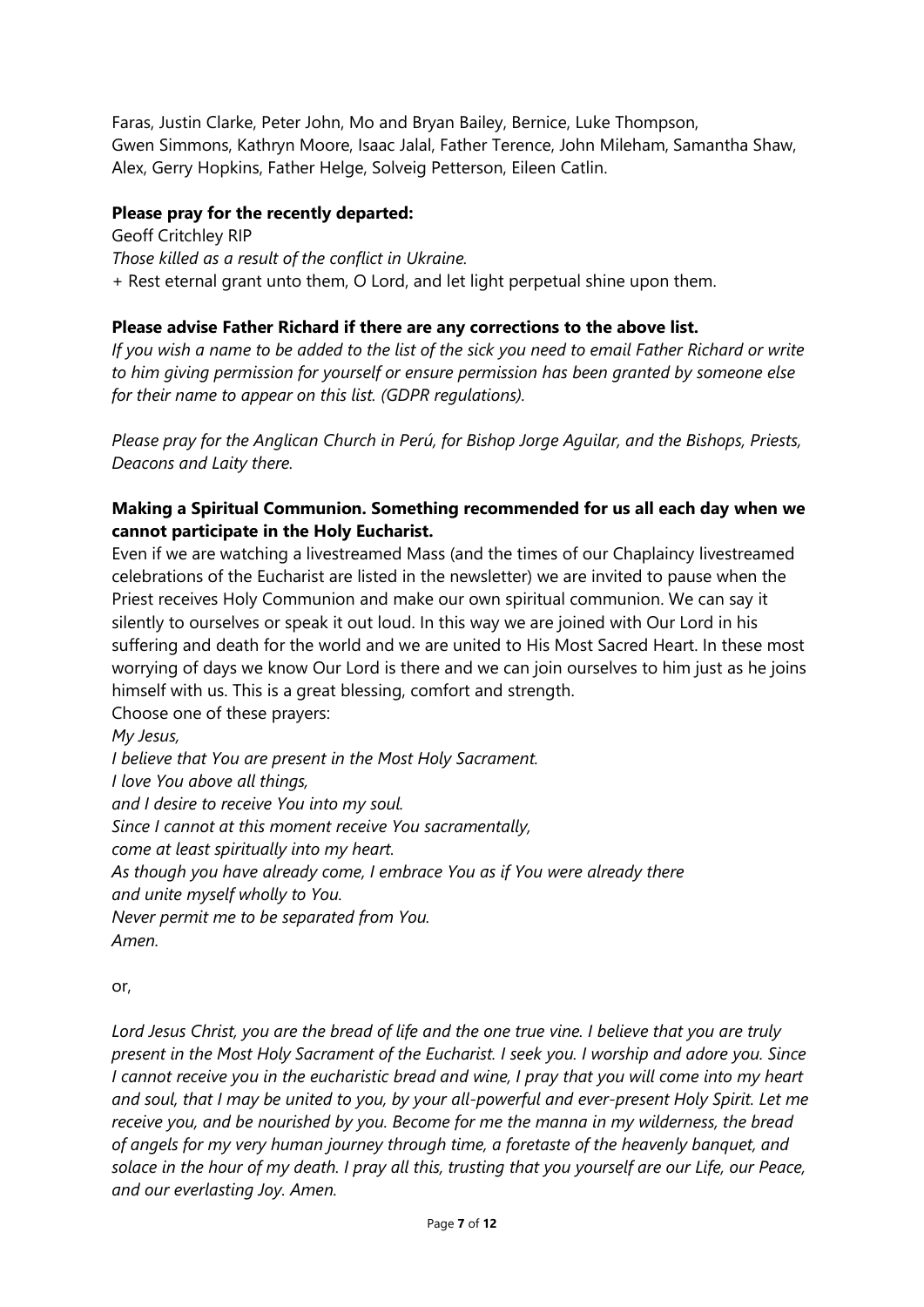\_\_\_\_\_\_\_\_\_\_\_\_\_\_\_\_\_\_\_\_

#### **Sunday 29th May**

 $\overline{\phantom{a}}$  , where  $\overline{\phantom{a}}$ 

#### **Entrance Antiphon**

Men of Galilee, why gaze in wonder at the heavens? This Jesus whom you saw ascending into heaven will return as you saw him go, alleluia.

#### **Collect**

Gladden us with holy joys, almighty God, and make us rejoice with devout thanksgiving, for the Ascension of Christ your Son is our exaltation, and, where the Head has gone before in glory, the Body is called to follow in hope. Through our Lord Jesus Christ, your Son, who lives and reigns with you in the unity of the Holy Spirit, God, for ever and ever.

#### **First reading**

**Acts 1:1-11**

#### **Jesus was lifted up while they looked on**

\_\_\_\_\_\_\_\_\_\_\_\_\_\_\_\_\_\_\_\_

In my earlier work, Theophilus, I dealt with everything Jesus had done and taught from the beginning until the day he gave his instructions to the apostles he had chosen through the Holy Spirit, and was taken up to heaven. He had shown himself alive to them after his Passion by many demonstrations: for forty days he had continued to appear to them and tell them about the kingdom of God. When he had been at table with them, he had told them not to leave Jerusalem, but to wait there for what the Father had promised. 'It is' he had said 'what you have heard me speak about: John baptised with water but you, not many days from now, will be baptised with the Holy Spirit.'

Now having met together, they asked him, 'Lord, has the time come? Are you going to restore the kingdom to Israel?' He replied, 'It is not for you to know times or dates that the Father has decided by his own authority, but you will receive power when the Holy Spirit comes on you, and then you will be my witnesses not only in Jerusalem but throughout Judaea and Samaria, and indeed to the ends of the earth.'

As he said this he was lifted up while they looked on, and a cloud took him from their sight. They were still staring into the sky when suddenly two men in white were standing near them and they said, 'Why are you men from Galilee standing here looking into the sky? Jesus who has been taken up from you into heaven, this same Jesus will come back in the same way as you have seen him go there.'

**Responsorial Psalm**

**Acts 1: 11**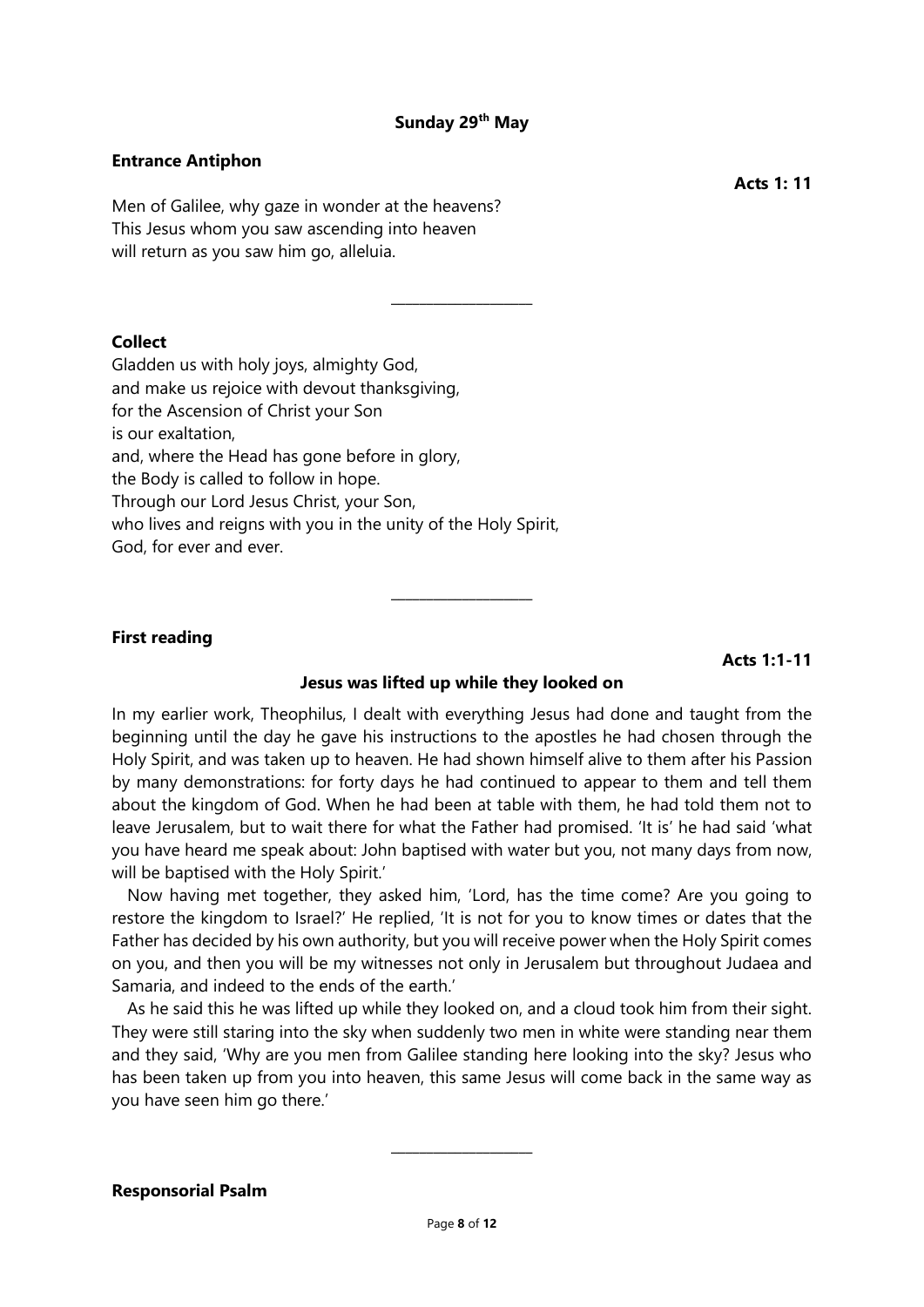*God goes up with shouts of joy; the Lord goes up with trumpet blast.* **or**

*Alleluia!*

All peoples, clap your hands,

cry to God with shouts of joy!

For the Lord, the Most High, we must fear,

great king over all the earth.

*God goes up with shouts of joy; the Lord goes up with trumpet blast.*

**or**

*Alleluia!*

God goes up with shouts of joy;

the Lord goes up with trumpet blast.

Sing praise for God, sing praise,

sing praise to our king, sing praise.

*God goes up with shouts of joy; the Lord goes up with trumpet blast.*

#### **or**

*Alleluia!*

God is king of all the earth,

sing praise with all your skill.

God is king over the nations;

God reigns on his holy throne.

*God goes up with shouts of joy; the Lord goes up with trumpet blast.* **or**

*Alleluia!*

#### **Second reading**

#### **Ephesians 1:17-23**

#### **God made him sit at his right hand in heaven**

 $\overline{\phantom{a}}$  , where  $\overline{\phantom{a}}$ 

May the God of our Lord Jesus Christ, the Father of glory, give you a spirit of wisdom and perception of what is revealed, to bring you to full knowledge of him. May he enlighten the eyes of your mind so that you can see what hope his call holds for you, what rich glories he has promised the saints will inherit and how infinitely great is the power that he has exercised for us believers. This you can tell from the strength of his power at work in Christ, when he used it to raise him from the dead and to make him sit at his right hand, in heaven, far above every Sovereignty, Authority, Power, or Domination, or any other name that can be named not only in this age but also in the age to come. He has put all things under his feet and made him, as the ruler of everything, the head of the Church; which is his body, the fullness of him who fills the whole creation.

#### **Gospel Acclamation**

 $\overline{\phantom{a}}$  , where  $\overline{\phantom{a}}$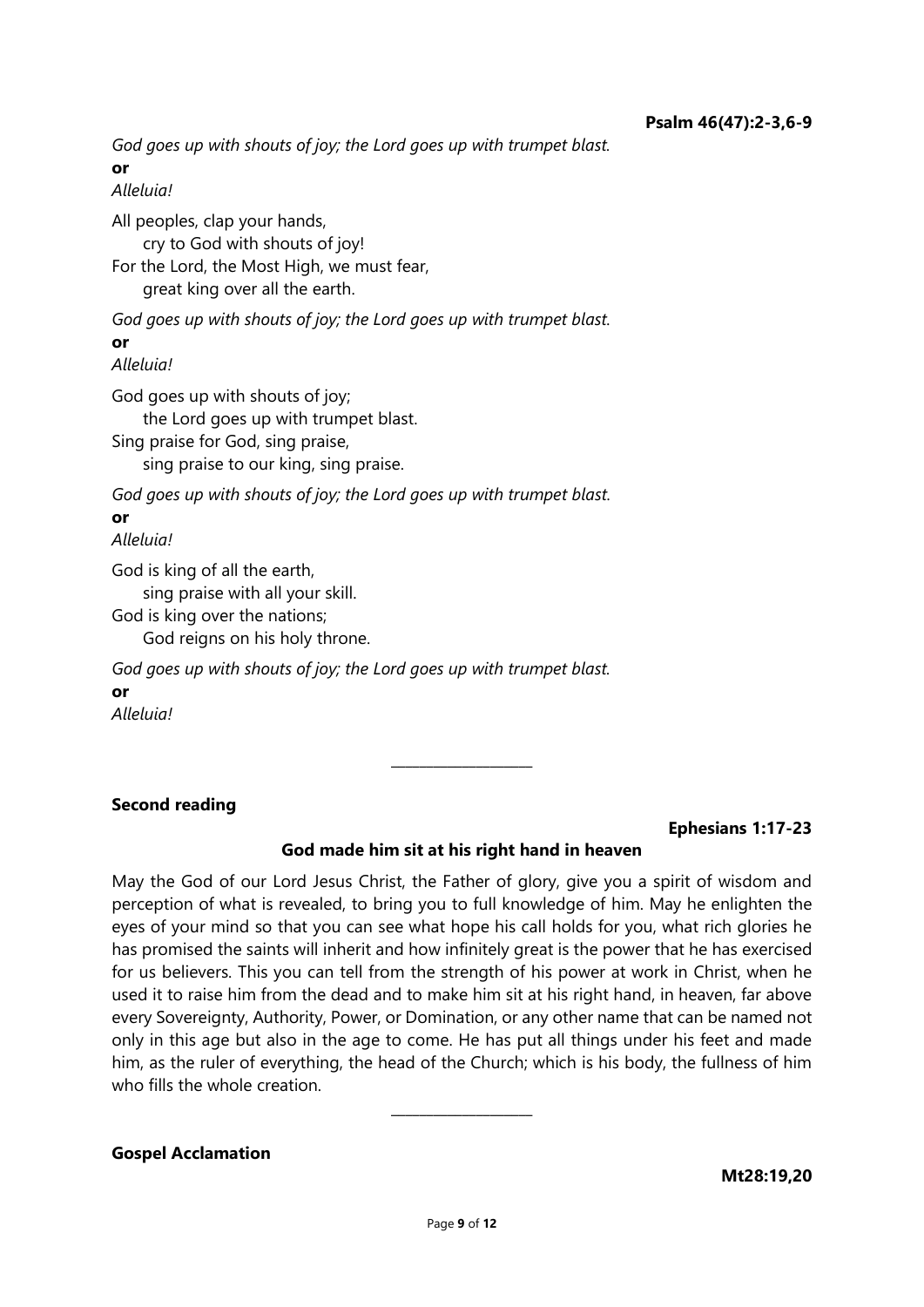Alleluia, alleluia! Go, make disciples of all the nations. I am with you always; yes, to the end of time. Alleluia!

#### **Gospel**

**Luke 24:46-53**

#### **He withdrew from them and was carried up into heaven**

Jesus said to his disciples:

'You see how it is written that the Christ would suffer and on the third day rise from the dead, and that, in his name, repentance for the forgiveness of sins would be preached to all the nations, beginning from Jerusalem. You are witnesses to this.

'And now I am sending down to you what the Father has promised. Stay in the city then, until you are clothed with the power from on high.'

Then he took them out as far as the outskirts of Bethany, and lifting up his hands he blessed them. Now as he blessed them, he withdrew from them and was carried up to heaven. They worshipped him and then went back to Jerusalem full of joy; and they were continually in the Temple praising God.

#### **Homily**

In our speedy, digital age, waiting is harder than doing. Simply waiting for something goes against the grain and we try to avoid it. We could learn from other cultures that have a more relaxed attitude towards time. Waiting is an unavoidable part of life. If we become ill, we have to wait until we are better before getting back to work. Everything has its own pace, its own rhythm. There is no point in getting impatient with the pace of others on whom we rely for help. It can also serve us well, if we learn something by having to wait that we might not otherwise have learnt.

Today we celebrate the Ascension, as the start of a special time of waiting. Jesus told his friends to wait in Jerusalem for the great gift they would need for their future work of sharing the Gospel. His words were, "Stay in the city, until you are clothed with power from on high." Some of them might have wanted to get straight down to work, feeling there was no time to waste. But he told them to take their time, to wait. He was asking them to tune in to God's time, rather than rush ahead. It was God's will they were meant to do, not their own. Having to wait until Pentecost was a necessary step. They could only do God's work when God's special gift was given and received.

*We need to wait on the Lord*. The words of Jesus apply to us also, "You shall be my witnesses." We are to be his visible, bodily ambassadors in the world. To do this we need God's prompting Spirit, and for that we need to pray. The first disciples had to wait "until you are clothed with power from on high." After Jesus left them, they returned to Jerusalem and were "continually in the Temple praising God." The Acts shows them gathered in an upper room, joining in prayer. For us too, waiting on the Lord takes the form of prayer, when we open ourselves to receive what we need to be his witnesses in the world.

Like the apostles and our Blessed Lady waiting for Pentecost, we are waiting on for the Spirit. Our prayer is more a quiet listening than asking for what we want. This prayer of waiting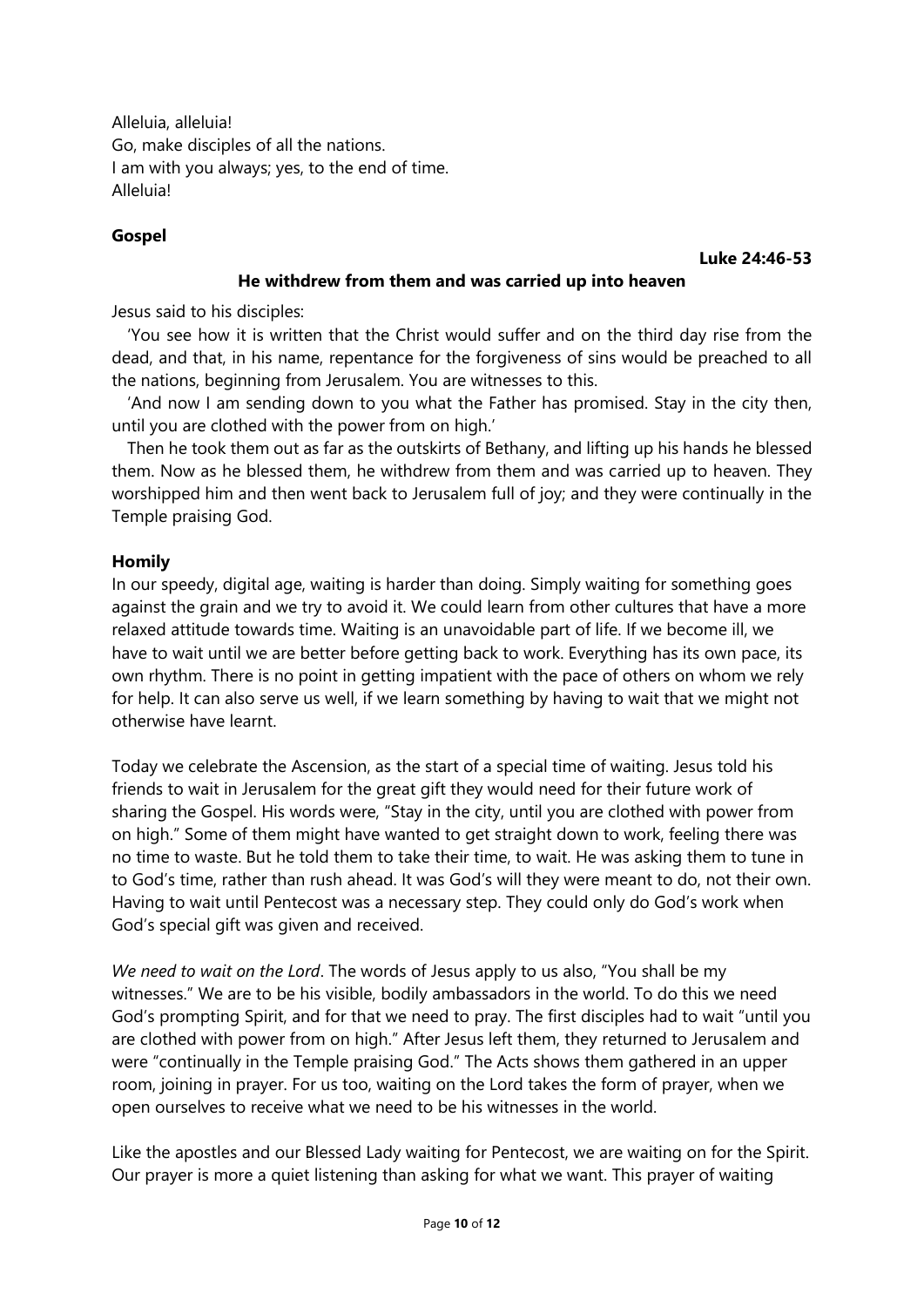needs a quiet heart, and silence expresses it better than words. Waiting for others can be full of loving anticipation. The Ascension invites us to enter into that prayerful waiting as we prepare for Pentecost next Sunday.

#### **The Nicene ("Niceno-Constantinopolitan") Creed**

I believe in one God, the Father almighty, maker of heaven and earth, of all things visible and invisible. I believe in one Lord Jesus Christ, the Only Begotten Son of God, born of the Father before all ages. God from God, Light from Light, true God from true God, begotten, not made, consubstantial with the Father; through him all things were made. For us men and for our salvation he came down from heaven, *At the words that follow, up to and including 'and became man', all bow.* and by the Holy Spirit was incarnate of the Virgin Mary, and became man. For our sake he was crucified under Pontius Pilate, he suffered death and was buried, and rose again on the third day in accordance with the Scriptures. He ascended into heaven and is seated at the right hand of the Father. He will come again in glory to judge the living and the dead and his kingdom will have no end.

I believe in the Holy Spirit, the Lord, the giver of life, who proceeds from the Father and the Son, who with the Father and the Son is adored and glorified, who has spoken through the prophets.

I believe in one, holy, catholic and apostolic Church. I confess one Baptism for the forgiveness of sins and I look forward to the resurrection of the dead and the life of the world to come. Amen.

#### **The General Intercessions**

With confidence, let us bring our prayers before God, the Most High.

- That Her Majesty The Queen may continue to know God's strength as she celebrates her Platinum Jubilee this week. *(pause for silent prayer)*. Lord, hear us.
- That people who help communicate the faith may have God's grace to sustain them *(pause for silent prayer)*. Lord, hear us.